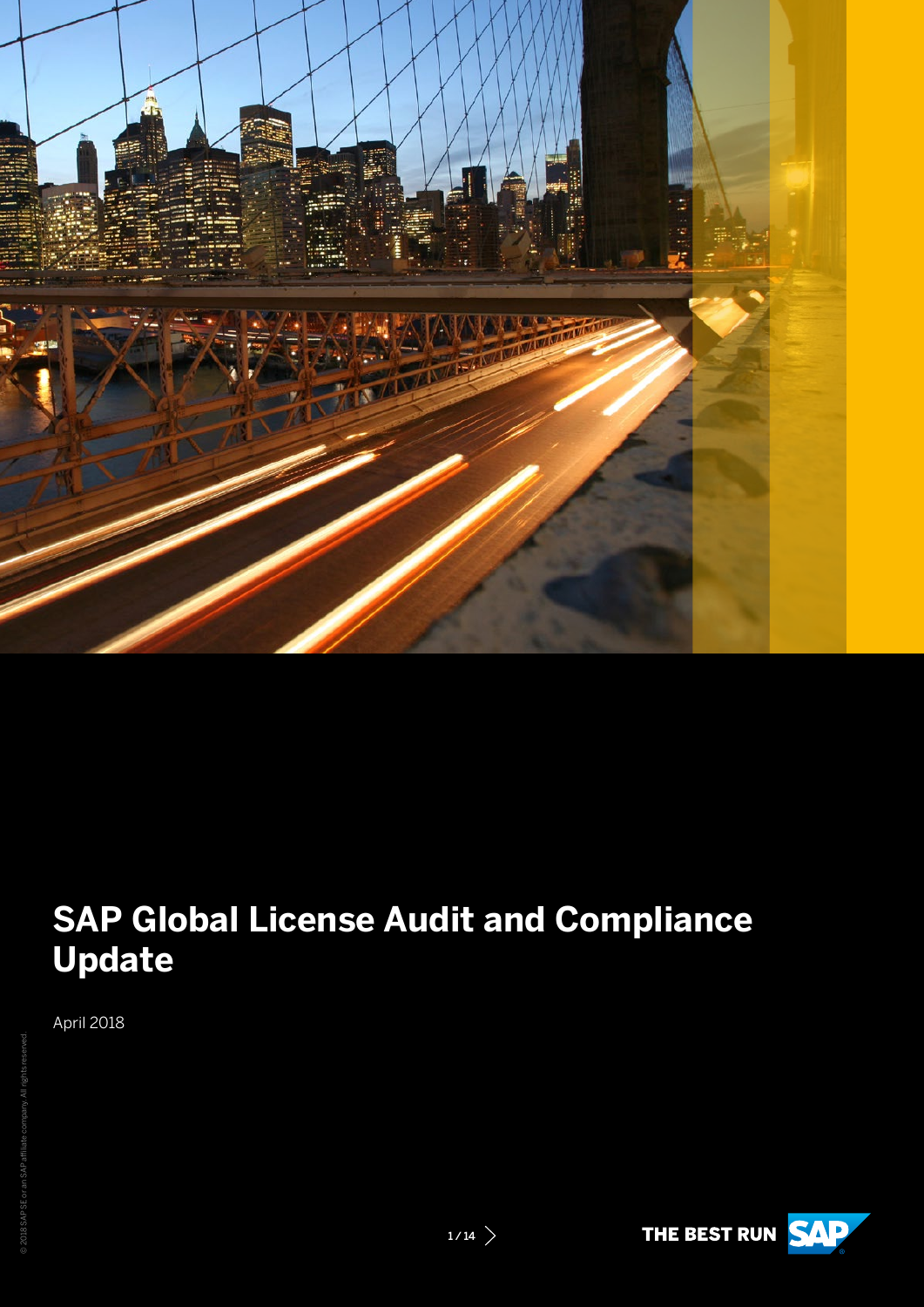# **Table of Contents**

- 3 [Overview](#page-2-0)
- 3 [Clear Separation of License Audit](#page-2-0)  [and Sales](#page-2-0)
- 3 [Nomination of Audits](#page-2-0)
- 4 [Dedicated Audit Delivery Personnel](#page-3-0)
- 4 [Commercial Resolution of Overuse](#page-3-0)
- [4 Establish](#page-3-0) Consistent and Transparent [Audit Procedures](#page-3-0)
- 4 [Ensure Consistency in License Auditing](#page-3-0)
- 4 [License Audit Scope](#page-3-0)
- 4 [License Audit Report and Completion](#page-3-0)  [of the Audit](#page-3-0)
- 5 [Simplify License Self-Measurement](#page-4-0)  and [Monitoring](#page-4-0) by Customers
- 5 [Availability of License Audit Tools](#page-4-0)
- 5 [License Compliance Advisory Services](#page-4-0)
- 6 [Indirect Access Audit Practice](#page-5-0)
- 7 [Is There Use of SAP Software?](#page-6-0)
- 7 [Licensing Misconceptions](#page-6-0)
- 12 [Examples of Indirect Static Read and](#page-12-0)  [Non-Indirect Static Read Scenarios](#page-12-0)  [in Legacy Pricing Model](#page-12-0)

# This document is for existing SAP® ERP (SAP ECC) and SAP S/4HANA® customers with contracts based on SAP pricing policies prior to April 10, 2018.

On April 10, 2018, SAP introduced new outcome-based ERP pricing for the digital age. This new pricing model accounts for all forms of indirect and digital access, including access from IoT devices and bots.

For additional information, please refer to the "SAP ERP Pricing for the Digital Age" white paper or contact your SAP account executive.

This document is for informational purposes only and it does not modify or supplement a customer's agreement in any way. Should a customer have questions, they should engage the SAP Global License Audit and Compliance organization. SAP reserves the right to revise its audit practices and policies from time to time. Further, the contents of this document and any inferred, proposed, or referenced commitments of any kind shall have no effect and are not binding upon SAP. SAP assumes no responsibility for errors or omissions in this document.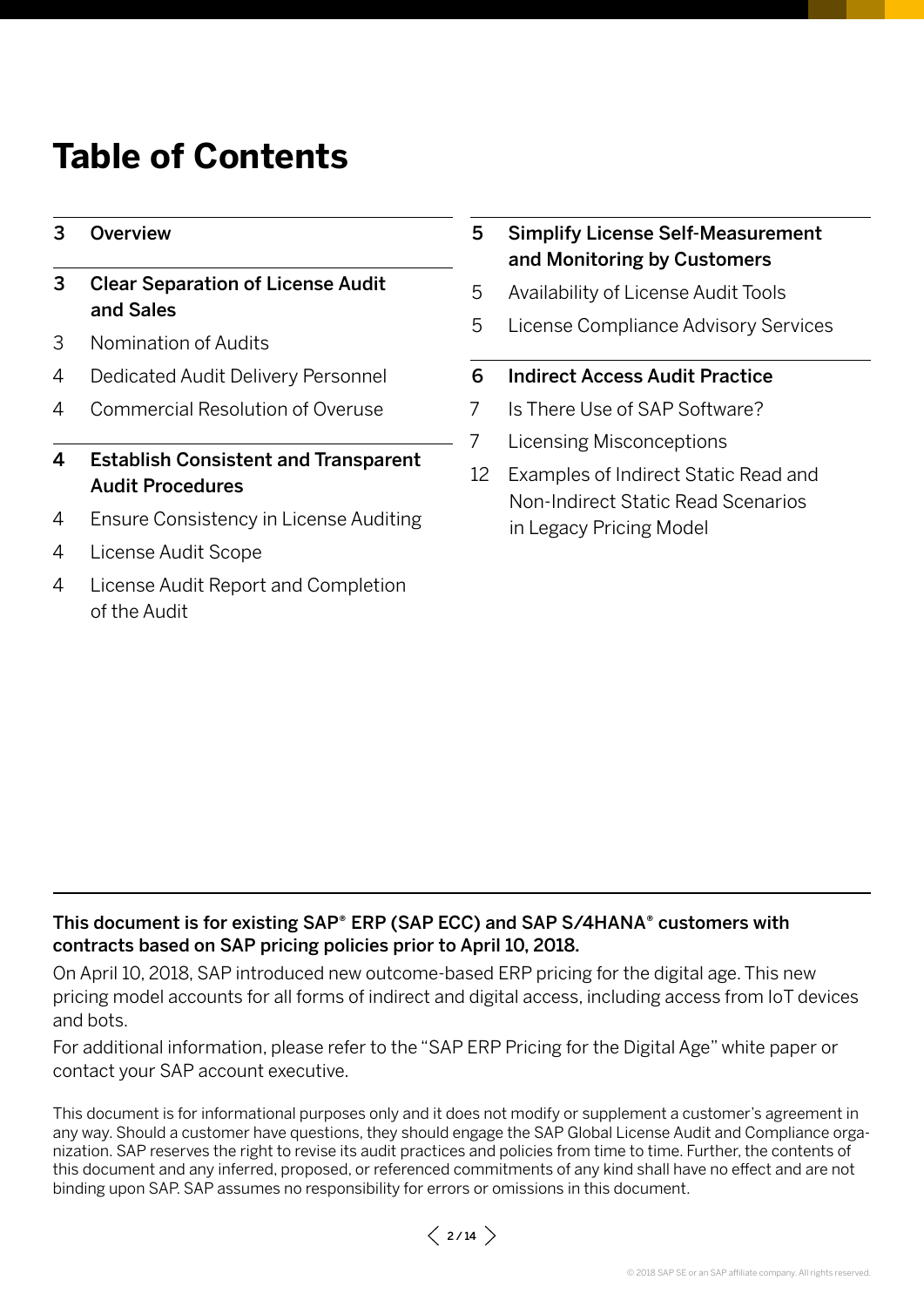## <span id="page-2-0"></span>**OVERVIEW**

 $\ll$ 

SAP is committed to our customers' long-term success and is empathetic to our customers' experiences and the challenges they face. When it comes to the consumption and proper licensing of SAP® products, our global audit and license compliance process is intended to responsibly protect SAP's core business assets and also ensure that our customers can manage their SAP assets effectively, that we provide transparency to license compliance, and that we enable customers to reduce the overconsumption of software.

While we believe that SAP should be fairly compensated for the use of its products, it is important for SAP to collaborate with our customers and partners to ensure a fair, transparent, and consistent license audit experience.

SAP license audits are to be conducted in the spirit of trust and customer empathy. After listening to customer feedback, SAP is taking action to clarify essential rules of engagement and to promote consistency across its license auditing and compliance practices.

# CLEAR SEPARATION OF LICENSE AUDIT AND SALES

# Nomination of Audits

SAP license audits are scheduled centrally and independently of the sales organization. All license audits will be initiated according to one of the following criteria:

- Analytics criteria: For example, time elapsed since the last audit or consumption (cloud) of licenses since the last audit
- Proactive initiation: For example, campaigns focused on specific industries or based on merger and acquisition activity
- Reactive initiation: For example, conversion to a new license model or cloud extensions
- Random spot checks

Ad hoc audits will be permitted only with the approval of the license compliance organization and only in exceptional situations, such as customer consultation or risk of overuse.

Just as sales cannot initiate an audit, sales cannot cancel an audit. Once an audit begins, only the SAP Global License Audit and Compliance organization can close it.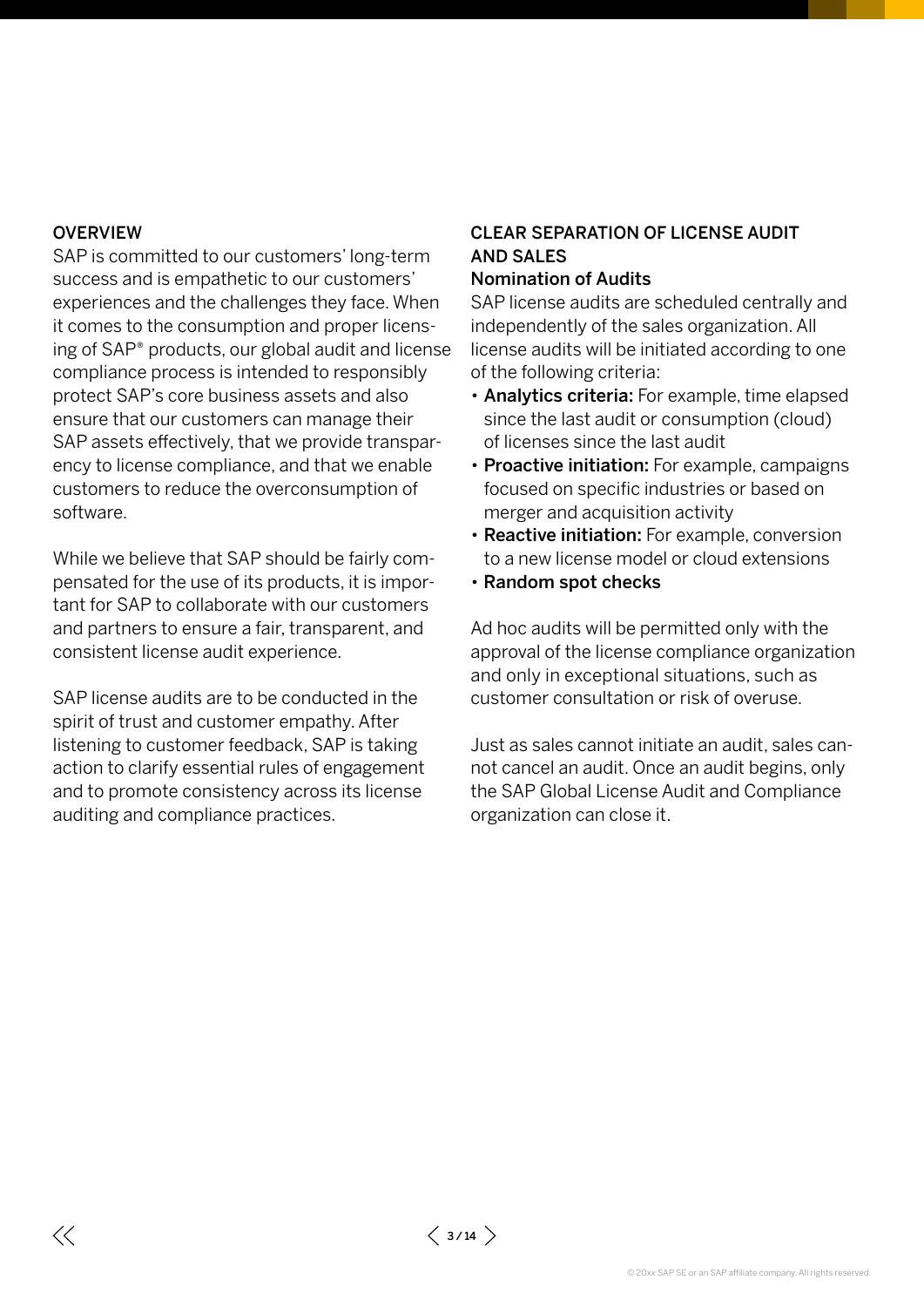## <span id="page-3-0"></span>Dedicated Audit Delivery Personnel

License audits are performed by dedicated license auditors from the SAP Global License Audit and Compliance organization. Audits and any systematic license compliance verification may not be conducted by sales personnel or sales designees.

# Commercial Resolution of Overuse

The assigned SAP account or sales executive is the primary owner of the commercial relationship with our customer. In cases of a customer's license overuse, the account or sales executive is responsible for resolving that customer's license compliance matter, and a commercial resolution is always the preferred outcome. SAP Global License Audit and Compliance team members will not be responsible for sales matters and will be limited to providing license management expertise to the customer and the account/ sales team.

# ESTABLISH CONSISTENT AND TRANSPARENT AUDIT PROCEDURES

### Ensure Consistency in License Auditing

As described above, there will be only one organization within SAP authorized to perform license audits. This team will harmonize the end-to-end audit processes globally, from nomination to delivery of the license audit report. In each case, a customer will be informed of the scope, process, and results of the audit.

### License Audit Scope

Audits will be comprehensively outlined and communicated in advance to customers. In general, SAP performs basic audits and enhanced audits.

Basic audits cover most SAP customers on an annual basis and are based on customer selfdeclarations and automatic measurements that customers perform. As such, their scope is limited to the information the customer provides, and most often they do not cover all licensed SAP products. Should the audit begin as a basic audit, SAP will adhere to the defined scope of information provided by the customer. However, SAP retains the right to request additional information or to expand the audit when specific indicators have been discovered within the defined scope.

For license compliance audits in which SAP believes findings show a significant issue, SAP may engage one of its auditors from another region to verify audit results. This would occur before the report is issued to the customer and would improve the consistency and quality of the audit results.

Enhanced audits start with a clear statement of scope. On-site audits begin with a kick-off meeting, during which the audit's scope is communicated.

## License Audit Report and Completion of the Audit

There will be a clear notice of the audit's closure. The SAP Global License Audit and Compliance team will create a report for every license audit performed, and the license compliance team will be responsible for informing the customer of the report's availability.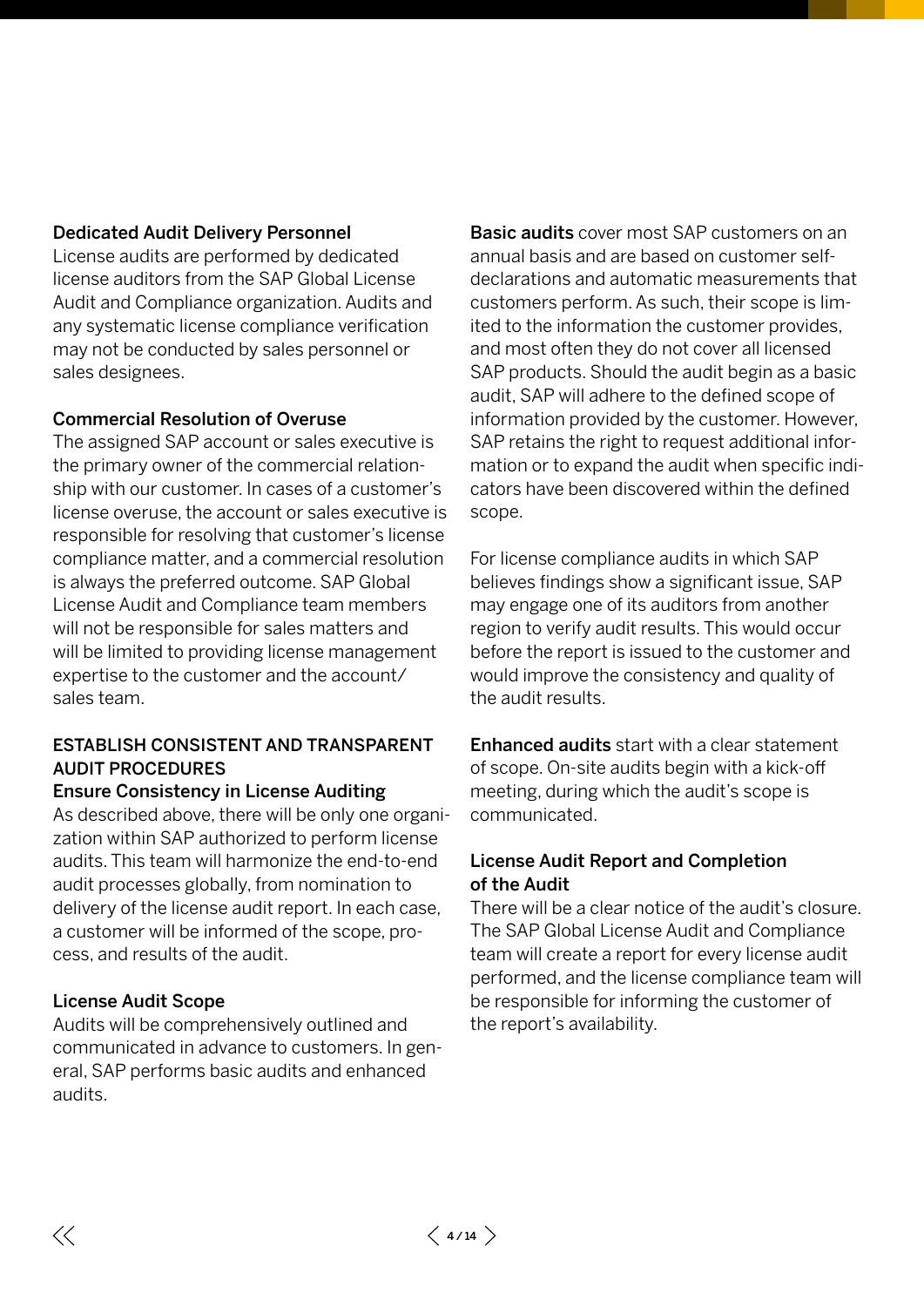<span id="page-4-0"></span>In some cases, a license overuse may be identified without the performance of a license audit if required information verifying license compliance is publicly available. An example is product use based on the number of employees disclosed in a company's publicly available annual report. If the SAP Global License Audit and Compliance organization is involved in such a case, a report will be issued, shared, and discussed with the customer.

# SIMPLIFY LICENSE SELF-MEASUREMENT AND MONITORING BY CUSTOMERS

A license audit is typically a better experience for a customer if it does not result in unexpected overuse of licenses. To reduce the risk of an unexpected license gap, SAP wants to make it easier for customers to monitor their license compliance themselves.

# Availability of License Audit Tools

Certain tools that SAP license auditors use already are available to customers. One example is the license audit workbench tool used for basic audits. It is available to customers as part of their traditional SAP ERP application. Customers may use these tools internally at any time to monitor their license consumption. SAP plans to further enhance these measurement tools and improve their availability.

# License Compliance Advisory Services

SAP offers advisory services from the SAP Global License Audit and Compliance organization. This service focuses on knowledge transfer and enablement. The verification of the status of license compliance is included solely at a customer's request.

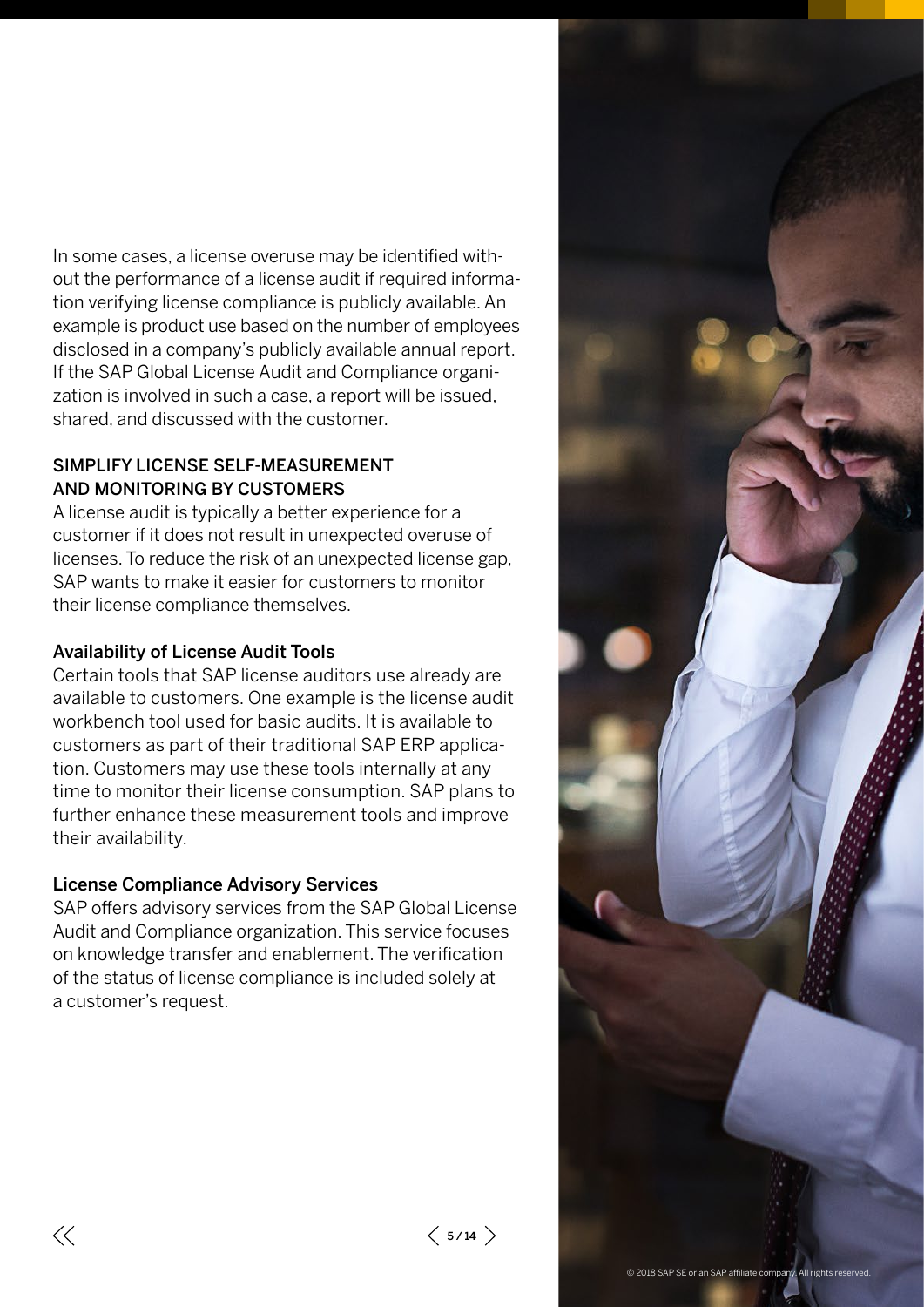### <span id="page-5-0"></span>INDIRECT ACCESS AUDIT PRACTICE

While SAP maintains the position that any use of SAP software needs to be properly licensed, this document is intended to provide additional clarity on SAP's license audit practices. SAP has various types of customers and corresponding licensing models. These include traditional SAP ERP (SAP ERP Central Component or SAP ECC) customers with the named user licensing model, SAP S/4HANA® customers without a named user model, and customers with both traditional SAP ERP and SAP S/4HANA, both under a named user licensing model. The indirect access audit

practice and approach described here and in the following sections specifically address indirect access of the core SAP ERP for traditional SAP ERP (SAP ECC) customers that have not licensed the "SAP digital access software engine." Individual contracts may include special agreements that deviate from the standard approach. In such cases, the process described by the decision tree below would not apply. To determine whether indirect access of the core SAP ERP software is within the customer's SAP ERP license level, SAP license auditors will normally follow the decision tree shown Figure 1.



#### Figure 1: Decision Tree for License Auditors to Verify Indirect Access Scenarios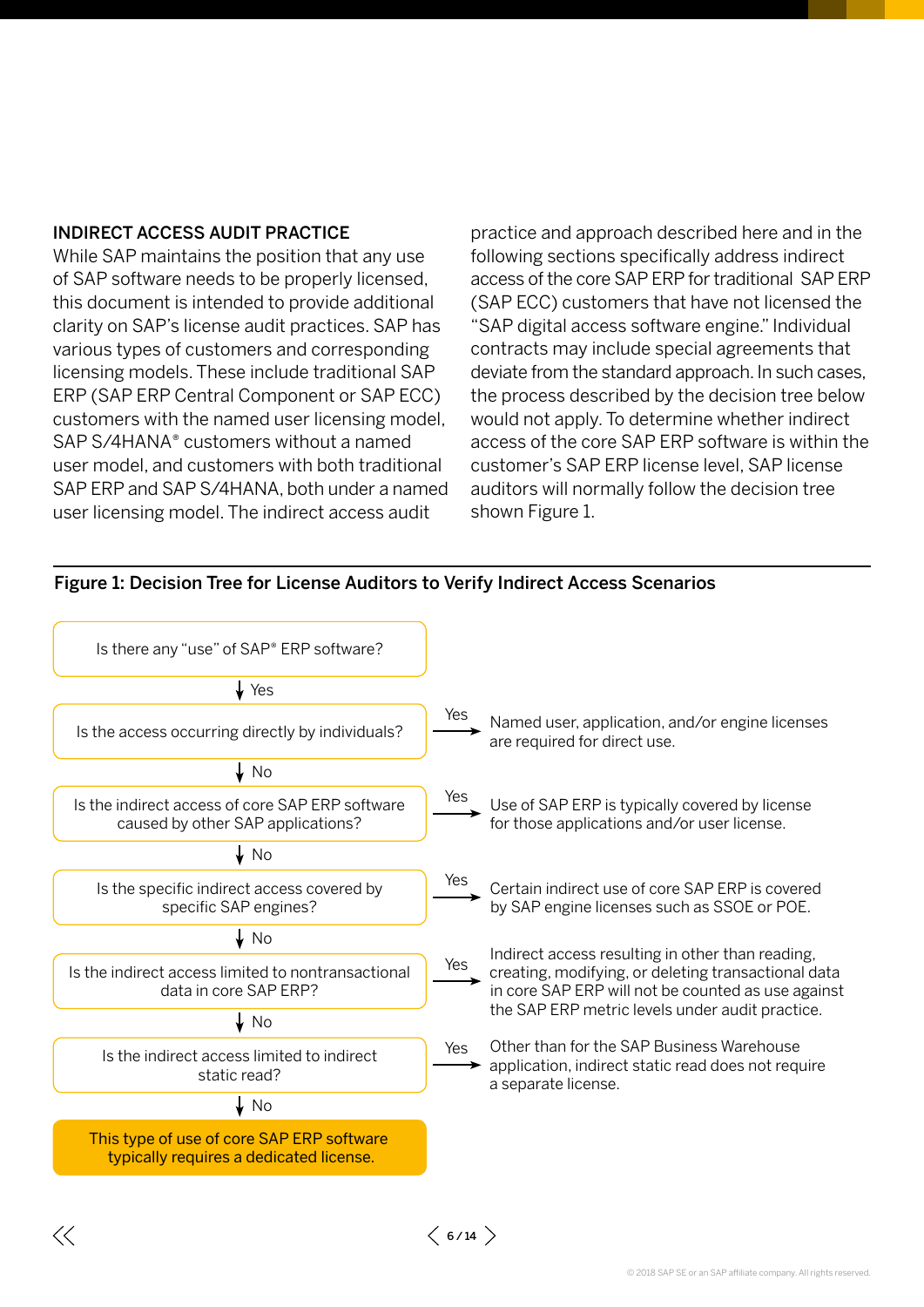# <span id="page-6-0"></span>Is There Use of SAP Software?

A license auditor will first determine if SAP software is "used," as any use of the SAP software requires an appropriate license. "Use" is defined in SAP's current standard contractual documents as: "to activate the processing capabilities of the software, load, execute, access, employ the software, or display information resulting from such capabilities." SAP's current standard contractual documents state that use also may occur by way of an interface delivered with, or as a part of, the software, a licensee or third-party interface, or another intermediary system.

# Licensing Misconceptions

There are many misconceptions regarding licensing required for indirect access of SAP ERP. Clarification of the most common misconceptions are listed below:

- One-way or two-way: Regardless of whether a user performs read-only, write-only, or readand-write transactions, all such transactions are considered use, and the user must be licensed as a named user.
- Synchronous or asynchronous: Real-time or batch transactions that activate processing in the SAP ERP system is use and must be licensed.
- More than one intermediate system: Users who access the SAP ERP system through one or more intermediary systems must be licensed.
- Access through another technical interface: Use of the SAP ERP system is independent of the technical setup (for example, SAP enterprise services, SAP Web services, BAPI® programming interfaces, RFC, IDocs, ABAP® programming language code, user exits, database link, file interface). No matter which interface is used to activate processes in SAP ERP, the user needs to be properly licensed.
- Access through a non-SAP application: If a user is accessing SAP ERP through a thirdparty application (for example, Salesforce or Workday) or through a custom front-end application that triggers SAP ERP processing, the user must be properly licensed.

Indirect static read is an exception to many of the above examples.

Upon the determination of "use" of SAP software, the auditor will verify the following decision node:

# Is the use occurring directly (direct use by individuals)?

The above definition of use from SAP's standard contractual documents covers both direct and indirect access. As this document concerns verification of indirect activities, it will focus on indirect use of SAP ERP (indirect access is a type of indirect use). Indirect access of SAP ERP typically occurs by way of a non-SAP front end, by non-SAP intermediary software, or through Internet of Things (IoT) devices. [Table](#page-7-0) 1 provides examples of direct use and indirect access.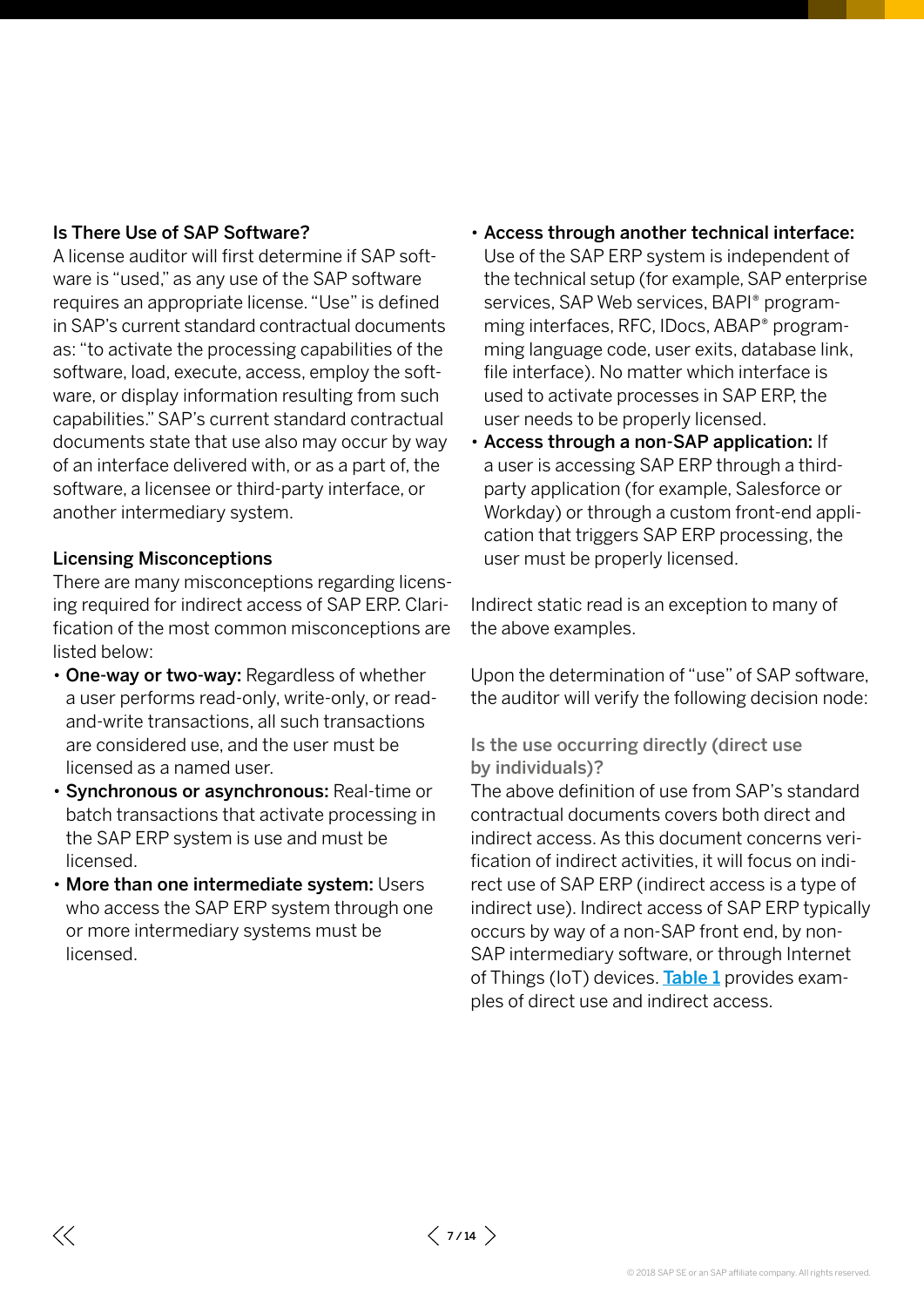| Table 1. Examples of Types of Ose of the Digital Core |                                                                                                                                                                                                                                                                                                                     |  |  |  |
|-------------------------------------------------------|---------------------------------------------------------------------------------------------------------------------------------------------------------------------------------------------------------------------------------------------------------------------------------------------------------------------|--|--|--|
| Access type                                           | <b>Examples</b>                                                                                                                                                                                                                                                                                                     |  |  |  |
| Direct human<br>access                                | • Customers' employees logging directly into the digital core<br>• Customers' business partners logging directly into the digital core                                                                                                                                                                              |  |  |  |
| Indirect/digital<br>access                            | • RPA bots directly logging into the digital core<br>• End consumers accessing the digital core through a third-party e-commerce<br>Web site<br>• IoT devices accessing the digital core through a custom solution built on top<br>of SAP <sup>®</sup> Cloud Platform or the SAP IoT Application Enablement toolkit |  |  |  |
| SAP application<br>access                             | • Customers' business partners accessing the digital core through an SAP Ariba®<br>solution<br>• IoT devices accessing the digital core through the SAP Predictive Maintenance<br>and Service solution<br>• Customer's employees accessing the digital core through SAP Solution Extensions                         |  |  |  |

# <span id="page-7-0"></span>Table 1: Examples of Types of Use of the Digital Core

Use of SAP ERP through direct access by an individual does require a named user license. If such use occurred by indirect access, the auditor will verify the next decision node:

Is the indirect access of SAP ERP initiated by other SAP applications?

Depending on the customer's license model, when indirect access of SAP ERP occurs from other SAP applications, such use of SAP ERP may be included in the SAP application license, regardless of whether the application is in the cloud or on premise. Examples of using SAP ERP through other SAP applications are:

- Purchase orders generated in SAP ERP by an SAP Ariba® solution
- Sales orders in SAP ERP modified through the SAP Customer Relationship Management application

When this type of indirect access of SAP ERP is covered by the license of the SAP applications, it does not count against the license level for SAP ERP. However, if the indirect access is not caused by such other SAP applications, the auditor will verify the next decision node:

Is the indirect access right covered by specific SAP software engines? Some SAP software engines are designed for simplified licensing of specific indirect access, especially in business-to-business (B2B) and business-to-consumer (B2C) activities. Examples of such engines are:

- SAP Sales and Service Order Execution solution for use in B2B and B2C activities
- SAP Purchase Order Execution solution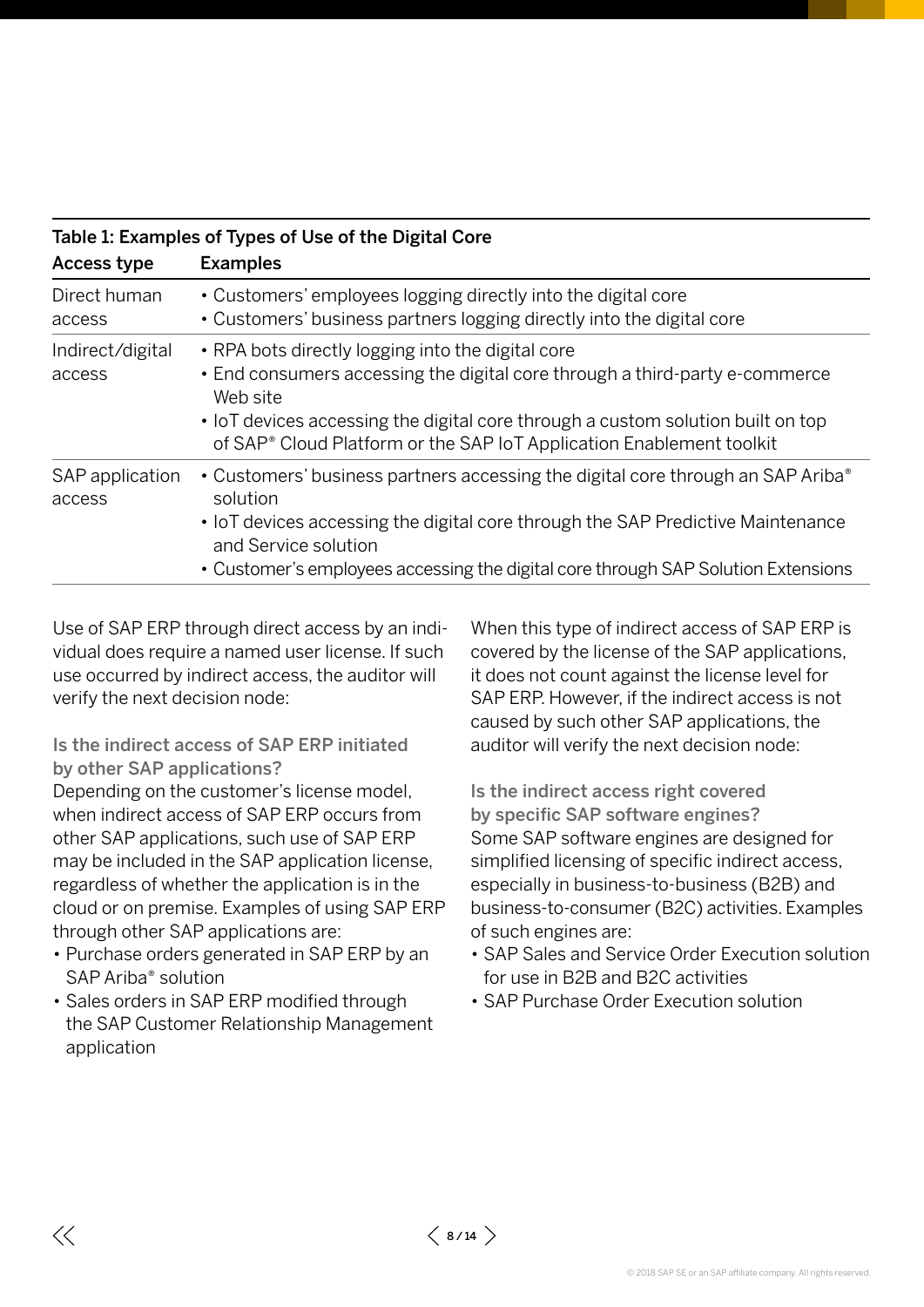Note: Some engines, such as the SAP Budgeting and Planning for Public Sector application and the SAP Tax, Benefits, and Payment Processing for Public Sector solution for SAP CRM, do not require named users. If the indirect access is not covered by another engine, the auditor will verify the next decision node as follows:

Is the indirect access limited to nontransactional data? SAP's contractual use definition does not differentiate between data types. However, for core SAP ERP, the license auditor will follow a more limiting practice: Auditors review only cases of indirect access that result in the reading, creation, modification, or deletion of transactional data in core SAP ERP. Indirect access that does not result in the reading, creation, modification, or deletion of transactional data in SAP ERP will not be counted against the license metric for SAP ERP.

As a guiding principle, transactional data is:

- Business process centric
- Rapidly changing and event driven

[Table](#page-10-0) 2 lists typical examples for transactional data in core SAP ERP.

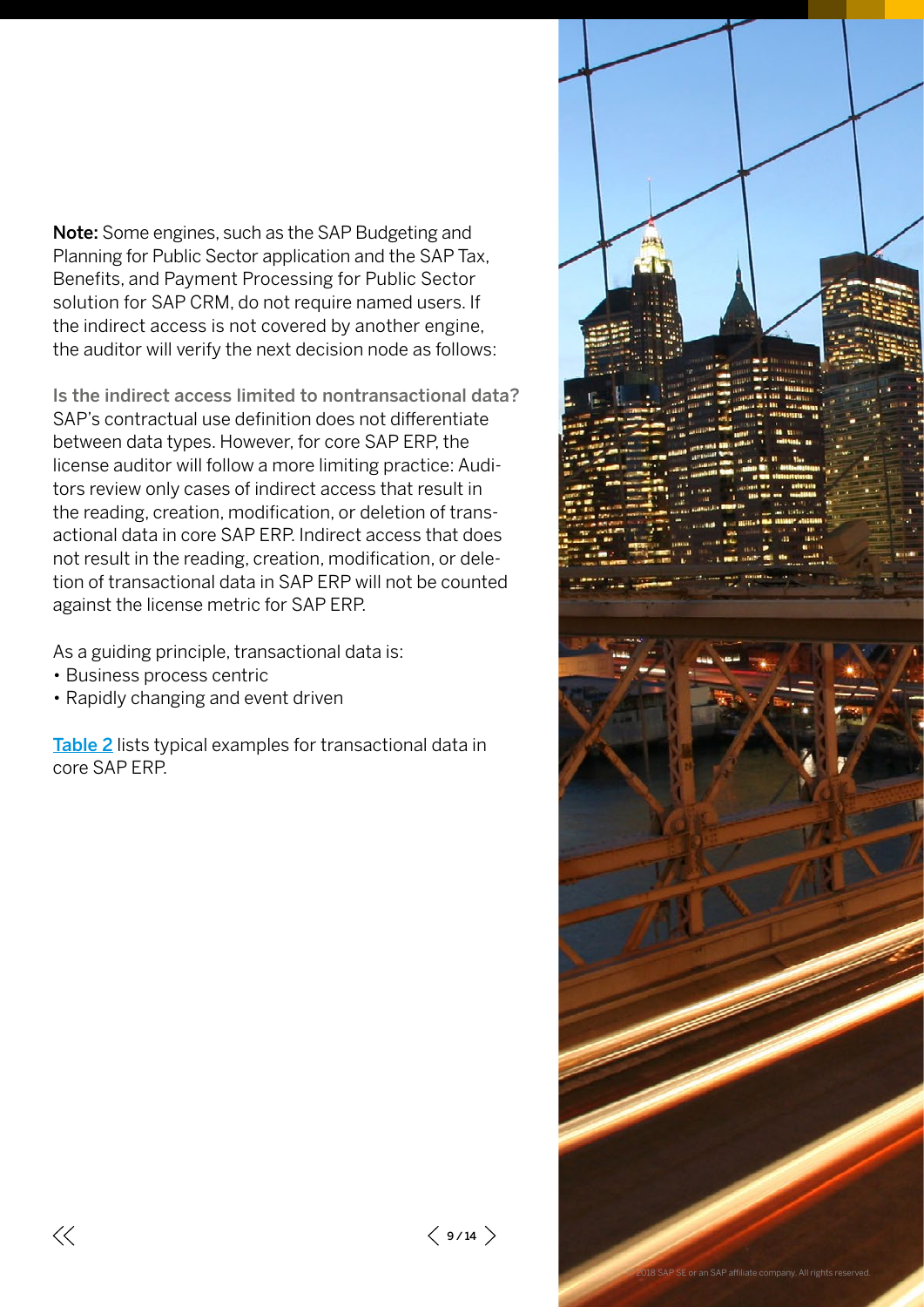| <b>Document Type</b>                        | Table 2. List of Trafisactional Data Records<br><b>Description</b>                                                                                                                                                                                                                                                                                            |  |
|---------------------------------------------|---------------------------------------------------------------------------------------------------------------------------------------------------------------------------------------------------------------------------------------------------------------------------------------------------------------------------------------------------------------|--|
| <b>Sales</b><br>orders                      | Creation of business documents for the sales of goods and services within<br>SAP <sup>®</sup> software. These can be created, changed, or viewed through electronic<br>data interchange (EDI), external non-SAP applications, and other means. Such<br>documents may include sales quotations, sales and service contracts, sales<br>orders, and returns.     |  |
| <b>Customer</b><br>or supplier<br>invoice   | Invoices are documents that indicate the material and/or service being billed,<br>including, but not limited to, reading (automated import) supplier invoices into<br>SAP software, or creating and sending invoices to customers from SAP software.                                                                                                          |  |
| <b>Purchase</b><br>order                    | Creation of procurement documents for goods or services that are loaded into<br>an SAP software system. Such documents can be created, changed, and viewed<br>through various interfaces and can include purchase requisitions, purchase<br>orders, purchasing contracts, and confirmations.                                                                  |  |
| Service order<br>or maintenance<br>order    | Service and maintenance documents created within SAP software for the man-<br>agement of work to be performed. These can be created approved, adjusted,<br>or viewed through external non-SAP applications by the service team.                                                                                                                               |  |
| Production<br>order                         | Creation within the SAP software of production documents that indicate production-<br>related details associated with the manufacturing of a material (for example,<br>type, quantity, and color of a material to produce and when to produce it). These<br>can be created, changed, or viewed through, for example, EDI or external non-SAP<br>applications. |  |
| Quality<br>notification                     | Creation of quality-related documents for machines and tools that are loaded<br>into an SAP software system. A quality notification can include the details of a<br>nonconformance (for example, an independent defect). These can be created,<br>changed, viewed, approved, or rejected through third-party applications or other<br>non-SAP products.       |  |
| Material docu-<br>ments (goods<br>movement) | Creation of material documents for the movement of goods. The documents<br>usually indicate specific material received, issued, or transferred to, from, or<br>within a storage location or plant.                                                                                                                                                            |  |
| <b>Travel expense</b><br>claim              | Creation of travel expense claim for reimbursement of accrued expenses that<br>are loaded into an SAP software system. Such documents can be created,<br>changed, approved, and viewed through various interfaces.                                                                                                                                            |  |

# Table 2: List of Transactional Data Records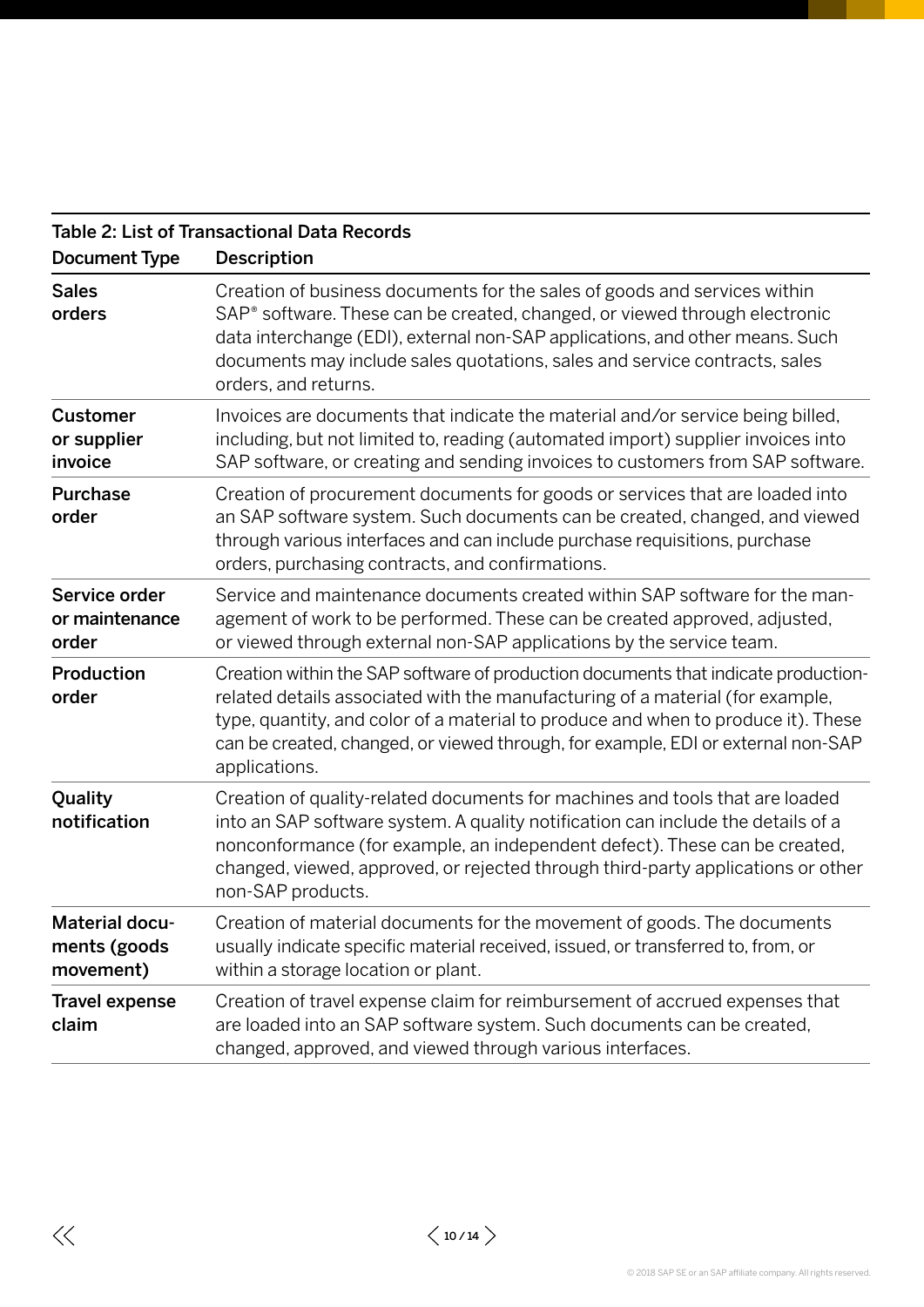<span id="page-10-0"></span>

| Table 2: List of Transactional Data Records |                                                                                                                                                                                                       |  |  |  |
|---------------------------------------------|-------------------------------------------------------------------------------------------------------------------------------------------------------------------------------------------------------|--|--|--|
| Document Type                               | <b>Description</b>                                                                                                                                                                                    |  |  |  |
| Vacation<br>request                         | Creation and approval of vacation requests within the SAP software for the pro-<br>cessing of off-time and payroll. Such documents can be created, changed, and<br>viewed through various interfaces. |  |  |  |
| Invoice<br>creation                         | Invoices created by SAP software. These can be created, adjusted, and viewed<br>through external non-SAP applications.                                                                                |  |  |  |
| Payment                                     | Creation of payment files through an SAP automatic payment program in<br>formats such as SWIFT and ISO. Such documents can be created, changed,<br>approved, and viewed through various interfaces.   |  |  |  |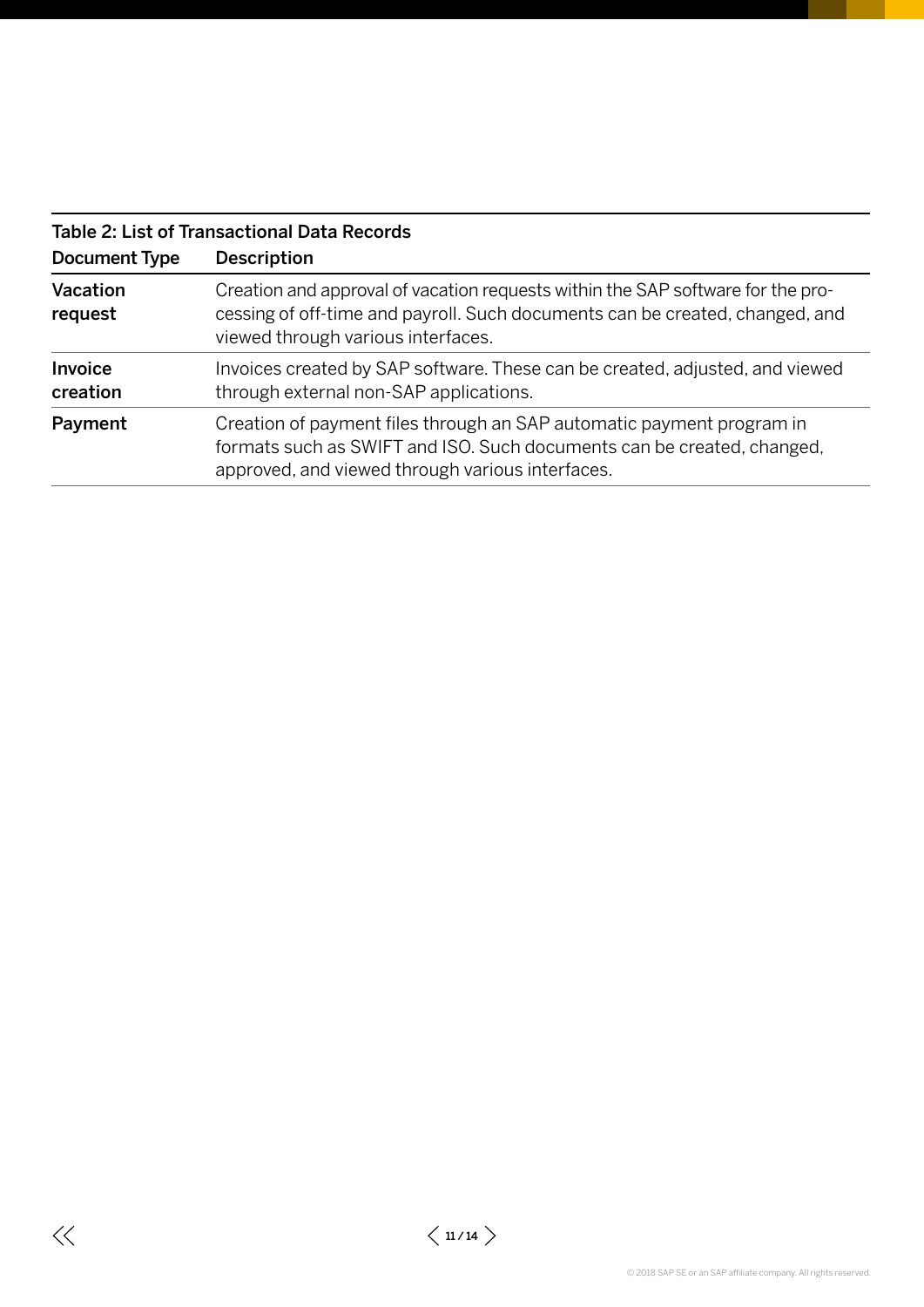Note: The audit practice for differing treatments of indirect access to various types of data, as specifically described in this document, is not and will not be reflected in customer contracts, as it is only a practice. SAP has a transactional data-based approach for indirect access, which may be reflected in a customer's contract if the customer licenses a new SAP digital access software engine. The SAP digital access software engine differs from the transactional data audit practice described in this document and likely would be preferred by most customers.

If the indirect access results in the creation, modification, or deletion of transactional data in SAP ERP, the auditor will verify the next decision node:

Is the use limited to indirect static read? Indirect static read is a scenario in which information has been exported from an SAP system (excluding the SAP Business Warehouse application or any third-party runtime database) to a non-SAP system pursuant to a predefined query that meets the criteria listed below. SAP's policy is that the use of such exported data in third-party non-SAP systems does not need to be licensed, as long as all of the criteria listed below for indirect static read are met:

- The data was created by an individual licensed to use the SAP ERP system from which the information is being exported.
- It runs automatically on a scheduled basis.
- The use of such exported information by the non-SAP systems and their users does not result in any updates to or trigger any processing capabilities of the SAP ERP system.

This is the final node of the decision tree. It occurs after the auditor has verified all previous decision nodes. If the case in point is not limited to static read, the auditor will usually determine that the verified indirect access scenario requires a dedicated license.

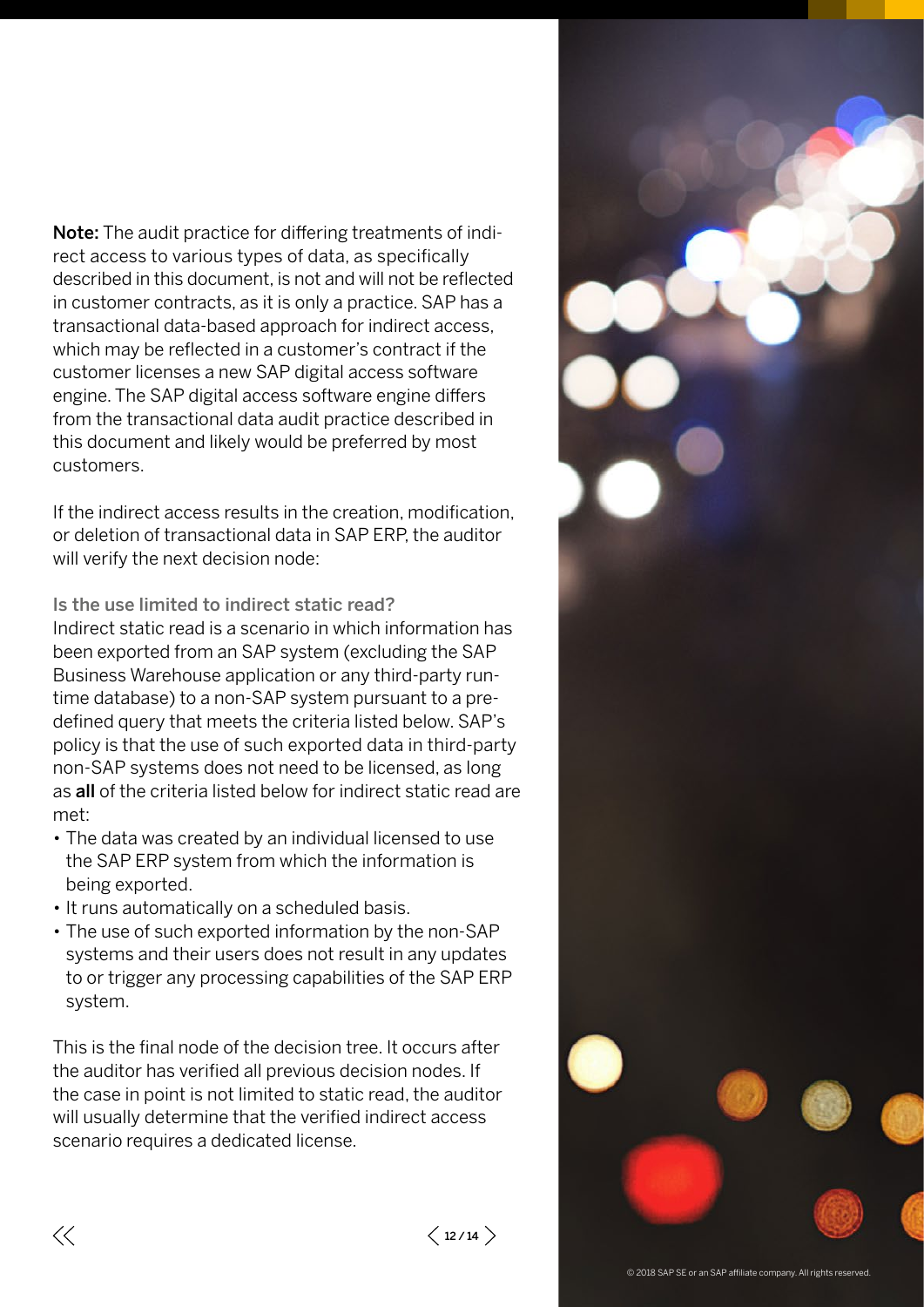# <span id="page-12-0"></span>Examples of Indirect Static Read and Non-Indirect Static Read Scenarios in Legacy Pricing Model

|    | <b>Licensee Scenarios</b>                                                                                                                                                                                                                                                                     | <b>Indirect Static Read?</b> |  |
|----|-----------------------------------------------------------------------------------------------------------------------------------------------------------------------------------------------------------------------------------------------------------------------------------------------|------------------------------|--|
|    | 1. An employee of SAP's customer views reports (for example, financial<br>statements, forecasts) in a non-SAP system, where such data was<br>retrieved and transmitted from the SAP ERP system before the employee<br>accessed it.                                                            | Yes*                         |  |
|    | 2. A licensed employee of SAP's customer downloads information from<br>SAP ERP to a third-party software system, so others can view this<br>information in the third-party software.                                                                                                          | $Yes*$                       |  |
|    | 3. An individual (not licensed to access SAP ERP) adds information to a<br>predefined query, specifying a particular attribute to be included in such<br>query, which was created by an individual licensed to access SAP ERP,<br>which was set up to run on an automated, regular basis.     | No                           |  |
|    | 4. Customers of SAP's customer view a product catalog on a portal built<br>on and operating on SAP Cloud Platform, where product and pricing<br>information originating from an SAP ERP or SAP S/4HANA system was<br>transmitted to the portal prior to the individuals accessing the portal. | Yes*                         |  |
|    | 5. An employee of SAP's customer views his customer's master data in a<br>table within a third-party application, where such information originated<br>in SAP ERP and was downloaded to a third-party application prior to the<br>employee accessing it.                                      | Yes*                         |  |
|    | 6. An employee of SAP's customer views his customer's order status<br>through a third-party application, where such information originated in<br>SAP ERP and was loaded from SAP in direct response to the employee's<br>inquiry.                                                             | No                           |  |
| 7. | A sales associate of SAP's customer checks inventory status in a custom-<br>built inventory system, where such information originated in SAP ERP<br>and was downloaded from SAP ERP in direct response to the inquiry.                                                                        | No                           |  |
|    | 8. An employee of SAP's customer accesses a third-party data analysis<br>tool to sort, filter, and analyze data that was transmitted from an SAP<br>application prior to the employee accessing the third-party tool.                                                                         | Yes*                         |  |

\*Note: Scenario is indirect static read as long as all of the conditions outlined above are met.

 $\langle$  13/14  $\rangle$ 

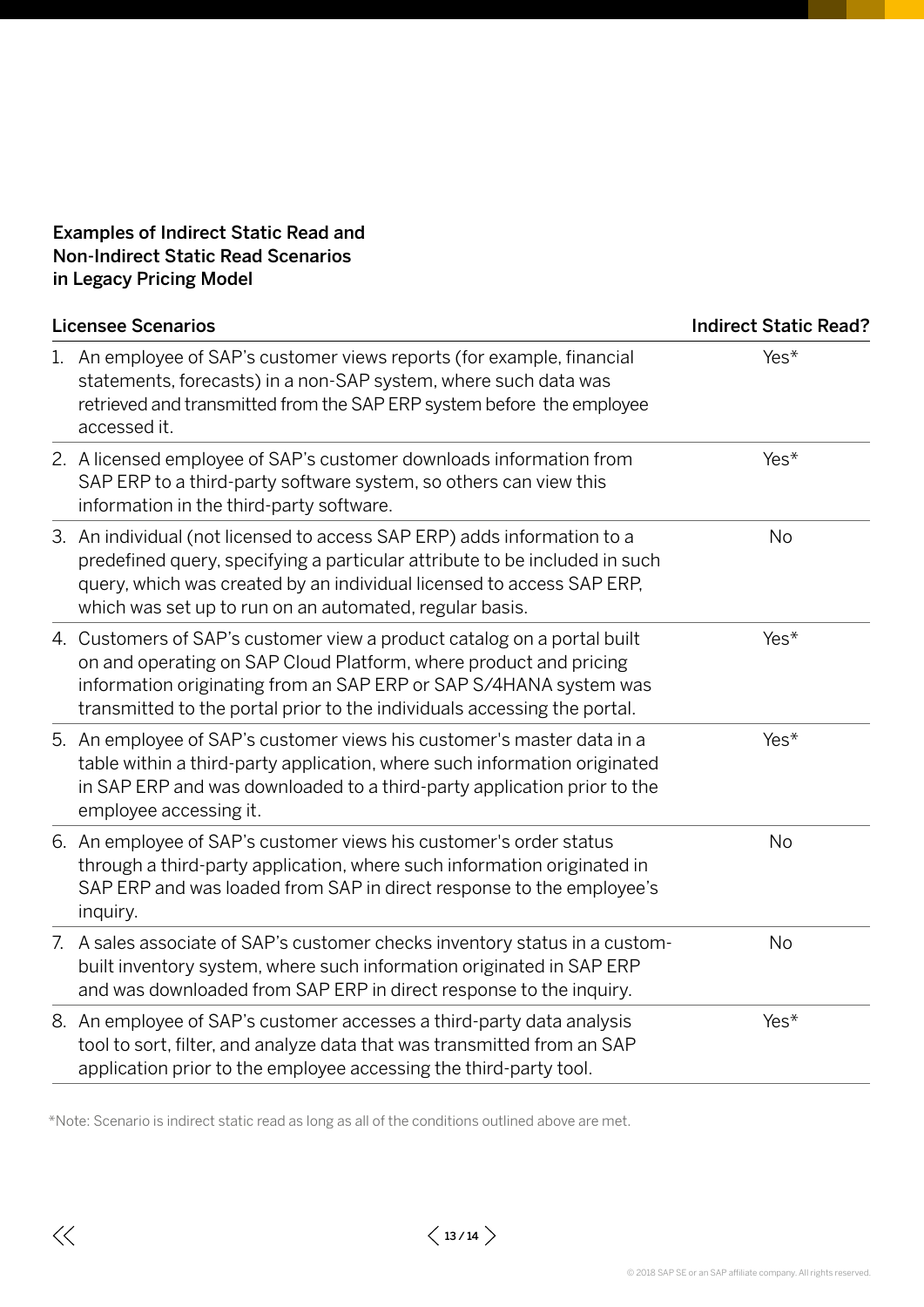| <b>Licensee Scenarios</b>                                                                                                                                                                                                                                                                                                                                            | <b>Indirect Static Read?</b> |
|----------------------------------------------------------------------------------------------------------------------------------------------------------------------------------------------------------------------------------------------------------------------------------------------------------------------------------------------------------------------|------------------------------|
| 9. An employee of SAP's customer accesses a third-party application to sort<br>data that was transferred from an SAP application prior to the employee<br>accessing the third-party tool, and this employee subsequently initiates<br>a transaction within the third-party application, which in turn triggers the<br>updating of information in an SAP application. | No                           |
| 10. A customer of SAP's customer or a sales associate of SAP's customer<br>accesses a custom portal that is built on and operating on SAP Cloud<br>Platform, where information such as product inventory or customer data,<br>which originated in an SAP ERP system, was transmitted from SAP in<br>direct response to the inquiry from such individual.             | No                           |
| 11. An employee of SAP's customer accesses a third-party application to<br>view a report that has been downloaded from SAP Business Warehouse.                                                                                                                                                                                                                       | No                           |
| 12. Data stored in the SAP system is transferred to a third-party planning and<br>consolidation application prior to an employee viewing and processing<br>the data in the third-party application.                                                                                                                                                                  | Yes*                         |
| 13. Data is aggregated and calculated in the SAP ERP system (for example,<br>creation of a P&L, summary records per account) and transferred to a<br>third-party planning and consolidation application prior to an employee<br>viewing and processing the data in the third-party application.                                                                      | $Yes*$                       |
| 14. Data stored in SAP ERP is transferred to a third-party planning and con-<br>solidation application, then it is viewed and processed in that application<br>by employees. Subsequently, the results are transferred back to the SAP<br>application (for example, planning results are entered or correction post-<br>ings based on consolidation are booked).     | No                           |

\*Note: Scenario is indirect static read as long as all of the conditions outlined above are met.